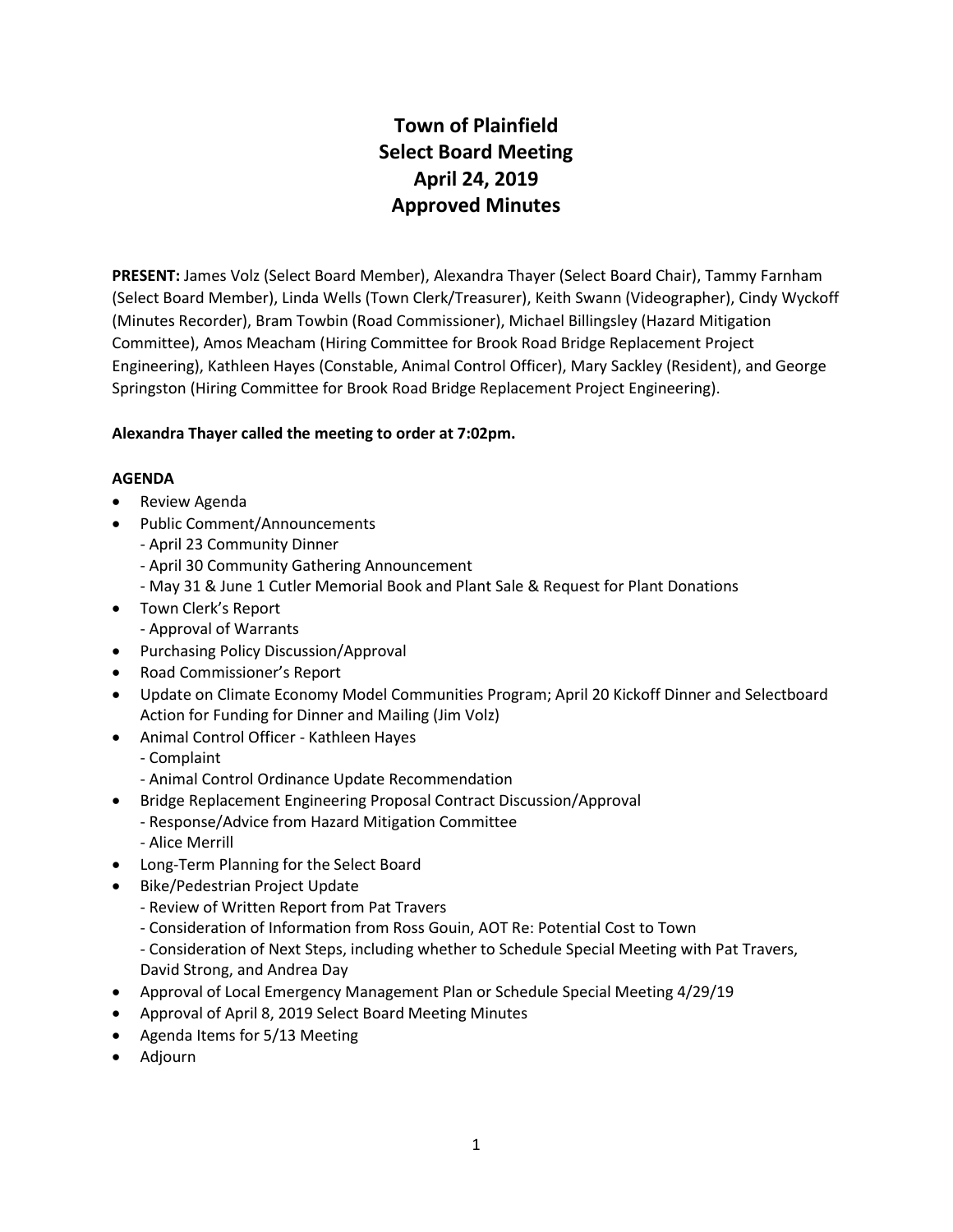## **REVIEW AGENDA**

 Thayer noted that discussion of the Purchasing Policy would be put off until the next meeting. **James Volz made a motion to approve the agenda as amended. The motion was approved.**

# **PUBLIC COMMENT/ANNOUNCEMENTS**

- **- APRIL 23 COMMUNITY DINNER**
- **- APRIL 30 COMMUNITY GATHERING**
- **- MAY 31 & JUNE 1 CUTLER MEMORIAL BOOK AND PLANT SALE & REQUEST FOR PLANT DONATIONS**
- Thayer noted that with the rescheduling of the Select Board meeting from 4/22/19 to 4/24/19, the Community Dinner had already taken place.
- James Volz provided an overview of the 4/30/19 Community Gathering and encouraged participation.
- Thayer announced that the Cutler Memorial Library will be holding its annual book and plant sale on 5/31/19 and 6/1/19.
- Thayer noted that on 5/7/19, there will be an opportunity for people to comment on the proposed addition to the Cutler Memorial Library.

## **TOWN CLERK'S REPORT**

## **- APPROVAL OF WARRANTS**

- Town Clerk/Treasurer Linda Wells reported that she had received a bill from the Town of Marshfield for Plainfield's \$238 portion of the printing/postage costs of the postcards mailed out announcing the 4/30/19 Community Gathering at Twinfield Union School. Discussion followed regarding funds remaining in the Select Board budget and the \$200 approved at the 4/8/19 Select Board meeting for Plainfield's portion of the meal cost at the event. **Tammy Farnham made a motion to approve spending \$238 out of the Select Board budget to cover Plainfield's portion of the printing/postage costs related to the 4/30/19 Community Gathering.**
- Noting that the 5/27/19 Select Board meeting will fall on Memorial Day, it was decided not to hold a meeting on that day and that an alternate date for it would be determined at the 5/13/19 meeting.
- Wells noted that the Recreation Field project is starting up again and that she is working with Dan Gadd on items that she has ordered for the project.
- Bram Towbin thanked Dan Gadd for organizing the recent Easter Egg Hunt.
- Wells reported that she and Thayer have been working on the Purchasing Policy.
- Wells reminded everyone that it is the last quarter of the fiscal year and that she will bring copies of the general ledger to one of the next two Select Board meetings. Wells noted issues she has been having regarding the last-quarter billing for the 911 Dispatch cost.
- **Volz made a motion to approve the following Fleet permit requests:**
	- o **Barrett Trucking**
	- o **Black Rock Coal, Inc.**
	- o **Kelley-View Farm, Inc.**
	- **The motion was approved.**
- **Volz made a motion to approve warrants of 4/12/19, 4/13/19, 4/15/19, 4/24/19, and 4/26/19. The motion was approved.**

#### **PURCHASING POLICY DISCUSSION/APPROVAL**

 After discussing various aspects of what should be included in the Purchasing Policy, Wells noted that she will send out a more complete version to the Select Board for comments.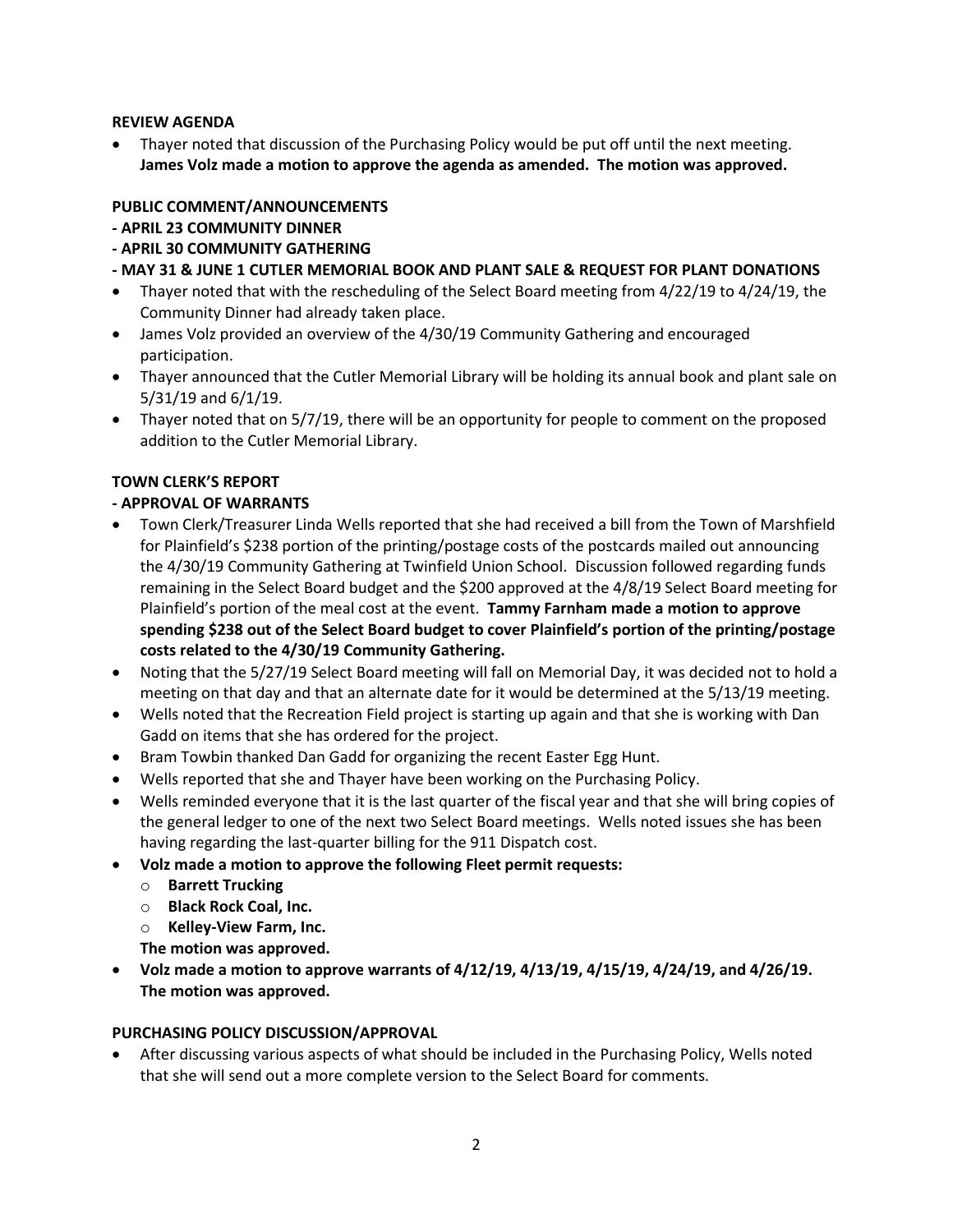## **ROAD COMMISSIONER'S REPORT**

- Road Commissioner Bram Towbin reported on the following:
	- $\circ$  The Road Crew had accidently nicked the fire helmet statue by the Fire House when plowing snow this winter, the repairs for which will cost no more than \$350.
	- $\circ$  Depending upon how things go, the Highway Department may need to purchase more gravel.
	- $\circ$  There have been some issues with farmers trucking manure. Because the Road Crew has had to fix the roads twice, Towbin requested that farmers do their trucking when the roads are hard.
	- $\circ$  There have been issues with people removing road debris off their property onto the road and into drainage areas.
	- $\circ$  Regarding the Vermont Alert system, where during an emergency situation different groups within the community and the public at large can be communicated with, Towbin noted that the system is set up geographically by town. Given that certain areas between these towns overlap one another, Towbin strongly encouraged the Select Board to write a letter to Marshfield and East Montpelier stating that the Town of Plainfield requests authorization to send emergency notifications to the residents of East Montpelier and Marshfield and that Plainfield grants permission for those towns to send emergency notifications to Plainfield's residents.

# **UPDATE ON CLIMATE ECONOMY MODEL COMMUNITIES PROGRAM & 4/30 KICKOFF DINNER AND SELECT BOARD ACTION RE: FUNDING FOR DINNER AND MAILING - JIM VOLZ**

 While most of the information on this item was covered during the Public Comment/Announcement portion of the meeting, Volz noted that announcement postcards recently were sent out.

## **ANIMAL CONTROL OFFICER - KATHLEEN HAYES**

#### **- COMPLAINT**

- **- ANIMAL CONTROL ORDINANCE UPDATE RECOMMENDATION**
- Animal Control Officer Kathleen Hayes reported that the Town needs to expand its repertoire of kennels because the Central Vermont Humane Society deals strictly with strays and rehoming, but not with problem animals. Hayes has identified three additional kennels that are willing to fulfill that role: Cheryl McQueeney, Rob Lowe, and Random Rescue. With only the details known regarding Cherly McQueeney's rates, Hayes will follow up with both Rob Lowe and Random Rescue regarding their use as alternate kennels. In the meantime, **Farnham made a motion to use Cheryl McQueeney in West Danville as an alternate kennel. The motion was approved.**
- Thayer noted a Notice of Complaint filed on 4/24/19, stating that the Select Board must hold a meeting within 21 days of the complaint. Following some discussion, Hayes stated that she will write up and send her report on the incident, including her remediation recommendations, to the Select Board by 5/1/19. **Farnham made a motion for the Select Board to hold a special meeting, if needed, on 5/8/19 at 7:30am to clarify any information from Hayes's report, and to hold the public hearing on 5/14/19 at 7:00pm. The motion was approved.**

#### **BRIDGE REPLACEMENT ENGINEERING PROPOSAL CONTRACT DISCUSSION/APPROVAL - RESPONSE/ADVICE FROM HAZARD MITIGATION COMMITTEE**

# **- ALICE MERRILL**

 Hiring committee members Amos Meacham and George Springston were present to recommend the committee's top choice between two entities, Dubois & King and VHB, both of which had responded to the Town's request for proposals (RFP) for the engineering portion of the Brook Road Bridge Replacement Project. Select Board member Tammy Farnham was also part of the hiring committee. Springston summarized the review process, stating that as a result of the committee's ranking of the criteria as set out in the RFP, VHB had the better, more complete proposal due to the